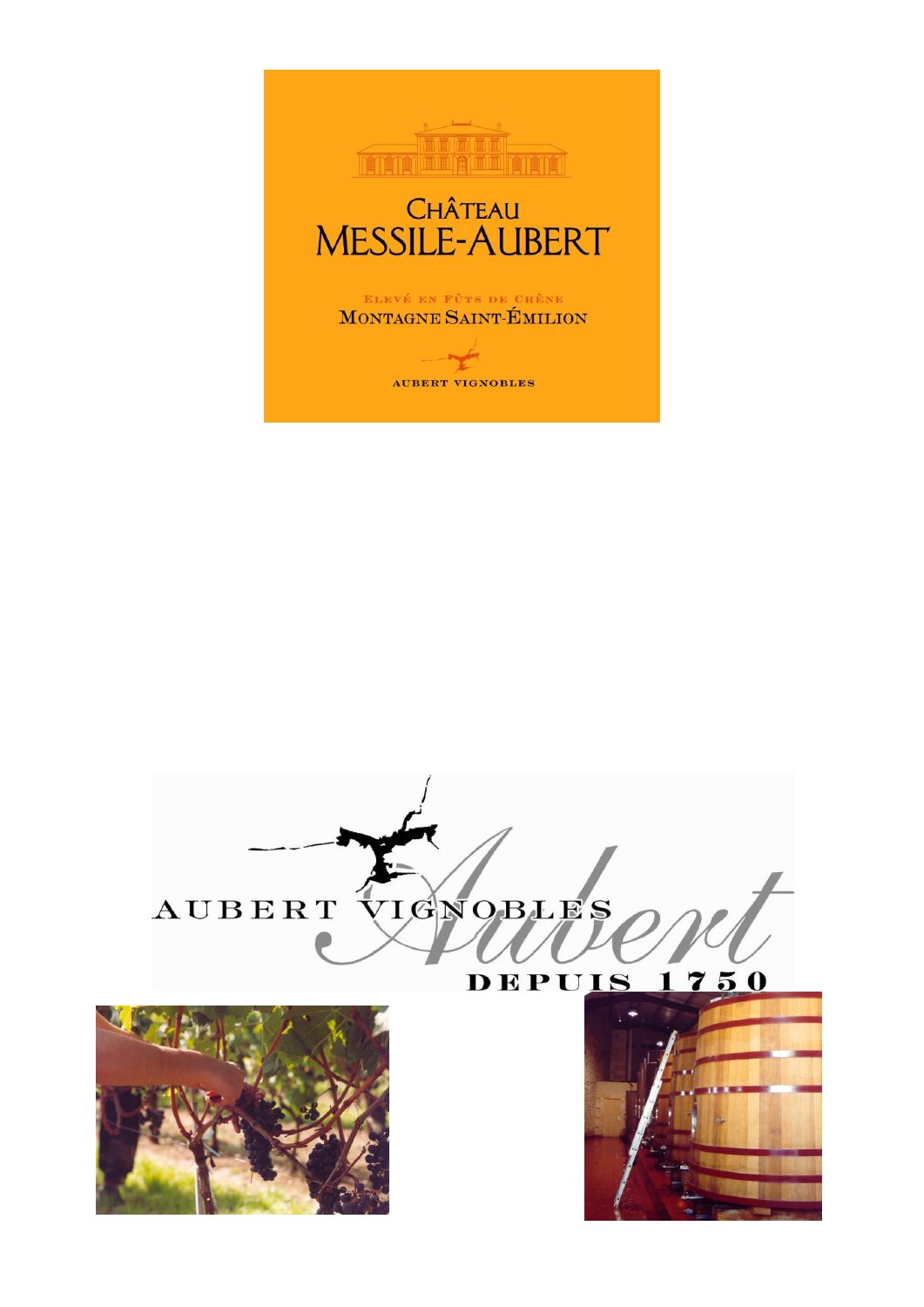

点击酒标了解更多

## *2 0 1 2*

### **James Suckling - TASTING REPORT: ALL THE NOTES, AND MORE THOUGHTS ON 2012 BORDEAUX – 4** 月 **21** 日 **2013 : 87**

略薄,但一些有吸引力的浆果和黑巧克力味道。中等酒体,单宁精致和新鲜的余味。我更喜欢 2011 年 **Jean-Marc Quarin - Carnets de dégustations - [www.quarin.com](http://www.quarin.com/) –2013** 年 **4** 月 **17** 日 **4** 号 作品 **: 14 // 85**  水果香型,美味可口,余味适中

## *2 0 1 1*

## **The Wine Advocate – Robert Parker - #200 –2012** 年 **4** 月 **: 89**

#### **The Wine Spectator – Web Only 2012 : 91**

漂亮的边缘,散发着李子和覆盆子的香气,点缀着豆蔻的香气,扑鼻而来的甘草味道,结实的酒体*-JM*

## *2 0 1 0*

### **The Wine Spectator – Web Only 2012** 评分 **88**

圆润宽松,带有烤橡木的香气,多肉,黑莓摩卡酱和无花果酱味道,余味适中,2013 年适合饮用。年产 3000 箱。 -JM

### **Bettane-Desseauve Tast pro n° 70 2011** 年 **5** 月 **15/20**

黑色水果和香料的香气,入口强劲,丹宁绵长,有香草的味道

#### **Bernard Burtchy LE FIGARO 14/20**

颜色较深,香料的香气,干口圆润柔滑,结构感强

#### **Wine Advocate n°194, Robert Parker, May 2011 : rating 89/100 SLEEPER OF THE VINTAGE**

奥贝尔家族一个卓越的小酒庄,这款美味的葡萄酒拥有一个浓郁红宝石*/*紫色,散发着充 足的黑醋栗和樱桃的香味,还夹杂着淡淡的矿物和橡木的味道。中等浓郁,令人惊讶的 结构,*7-8* 年内适合饮用

-

**AUBERT VIGNOBLES**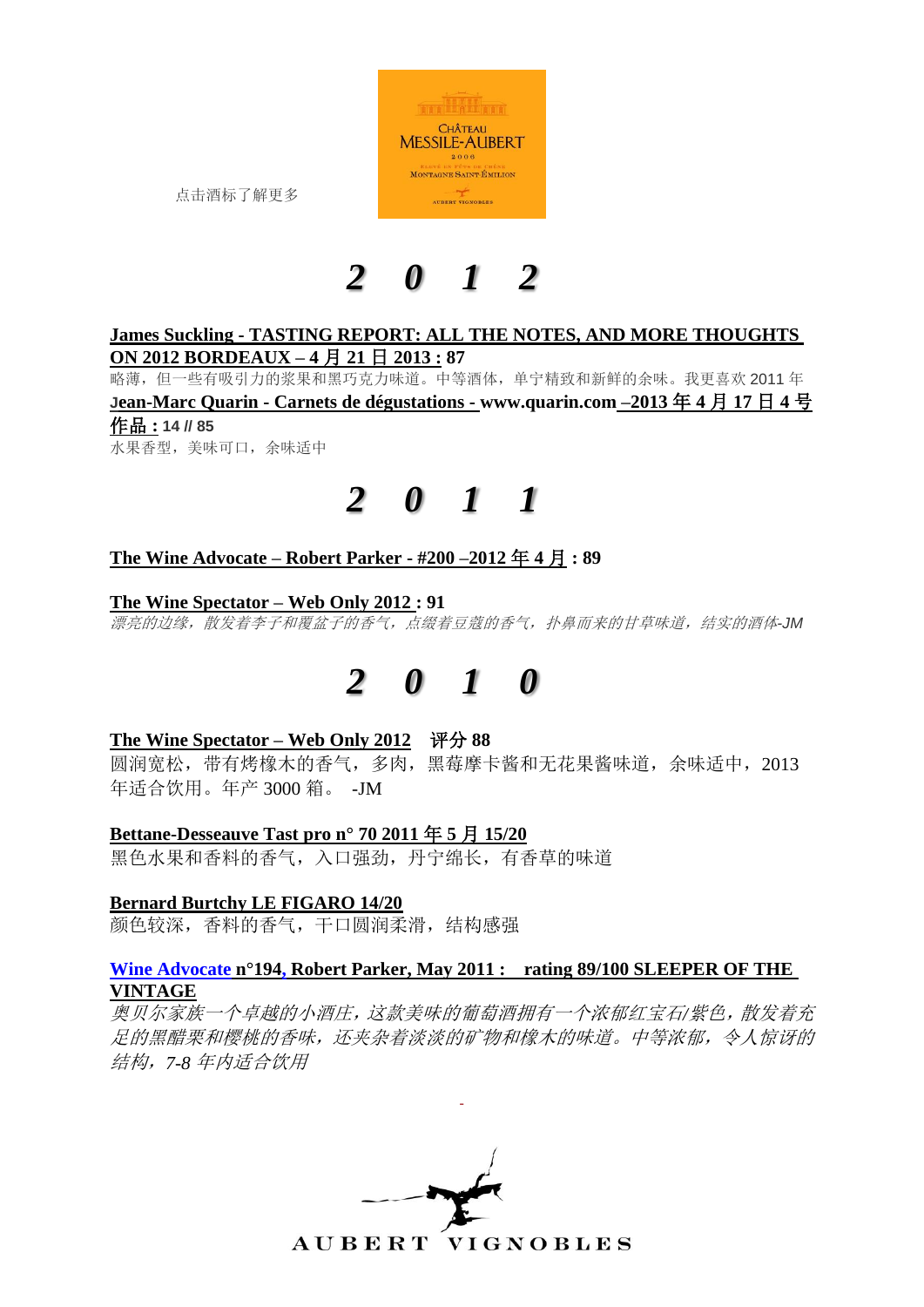

## **Concours des Vignerons Indépendants** 金奖

## **Wine Advocate 188 2010** 年 **4** 月**, ROBERT PARKER: 90**

这个卫星产区的一个卓越的年份,*2009* 年美思乐*.*奥贝尔呈现深红宝石*/*紫色*,*散发着黑樱桃,碎 岩石,樱桃利口酒的香味。果香味,饱满酒体到中度酒体,充足的长度和饱满的肉质,在未来 *5-7* 年内可以享受。 (尝到两次)

#### **The Wine Spectator – Web Only 2012 - James SUCKLING : Score: 93**

强劲有力,丰富的物质,如天鹅绒般润滑的丹宁,余味绵长,酒体饱满浓郁,一桌令人 印象深刻的不非常出名产区的美酒

**Cercle Rive Droite, le 18 février 2010 : Primeurs 2009,**评分**– 91,25**

## *2 0 0 8*

Wine Advocate #194 2011 年 5 月 Robert Parker [87](http://www.erobertparker.com/members/info/legend.asp) 适饮: 2011 - 2017

另一个卓越的年份,2008 年散发着甜美的黑樱桃,覆盆子,香草,焦糖朴实的香 气,伴随着令人惊讶的浓度,深度和丰富性,名副其实的高品质酒,应该在未来 5-6 年享受。

**The Wine Spectator – Web Only 2011 - James SUCKLING :**评分**: 87** 圆润轻松的风格,散发着甘草,蓝莓果盘,无花果酱和香料味,轻轻萦绕在的中度收尾。 梅洛,品丽珠和赤霞珠混酿。现在可以饮用。年产 **2500** 箱。 **-JM**

**Challenge des International Vins Blayais-Bourgeais** 金奖

### **Concours des Féminalise** 金奖

**33 sur Vin :**

非常好的就,非常具有潜力,悬念留在以后

## **E Robert Parker :**一个卓越的年份(高品质和合理的价格之间的相关性有利于刺激消费 者购买)

**Falstaff, 2009** 年 **3** 月**, Bordeaux en primeur 2008 : 86 – 88**

深红宝红,石榴紫边缘。紫罗兰精致的花香和深色浆果的气味。口感干净清爽,简单的 食品伴侣,收尾绵长

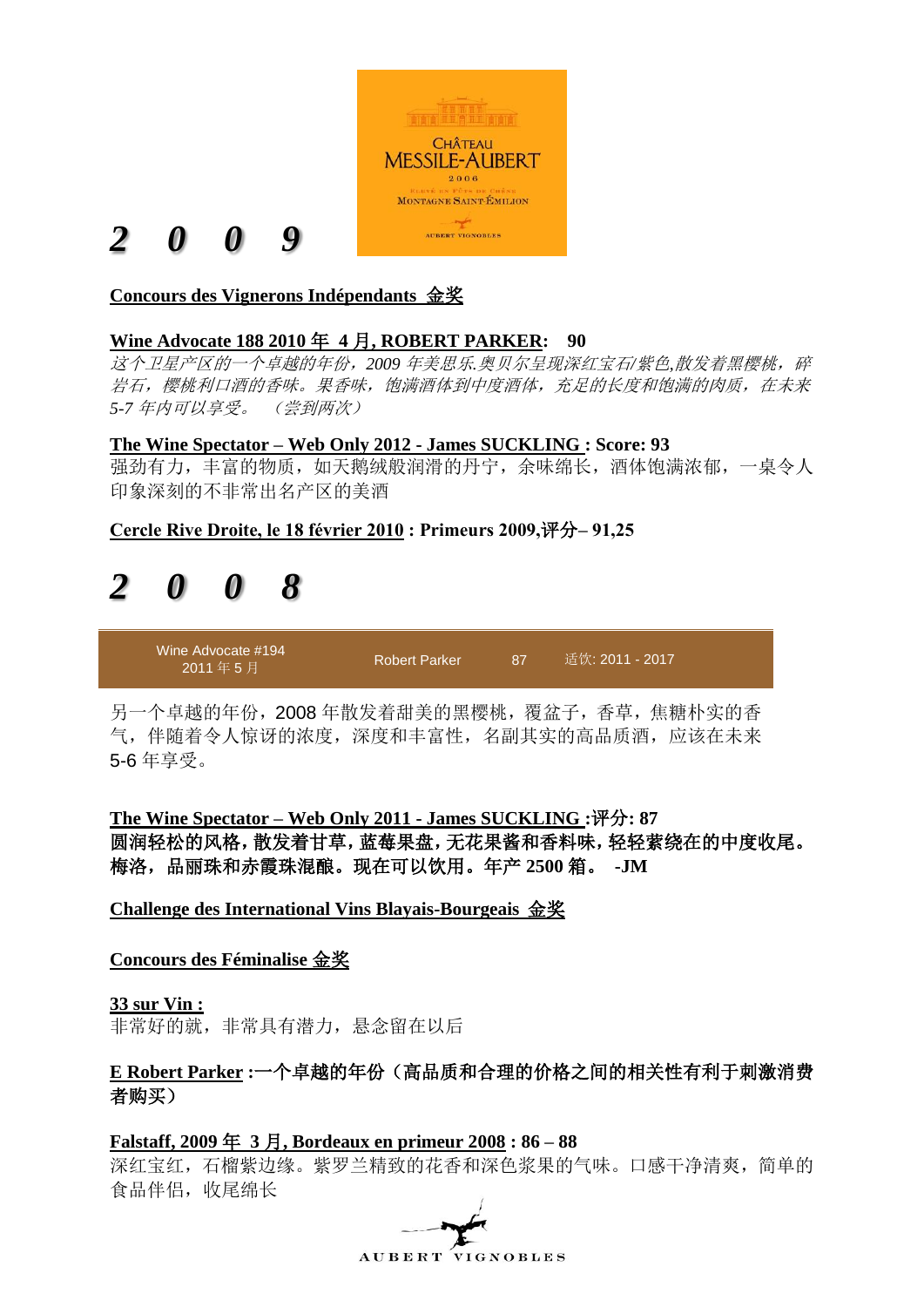

## **challenge Blayais Bourgeais – Blayais 2009** 金奖

## **JANCIS ROBINSON, 2008** 年 **4** 月 **:** *15* 适饮 *2010-2012*

甜味类似利宾纳黑加仑的香气,有一股淡淡的薄荷。口感细腻,丹宁柔软。入口令人印 象深刻,长度稍微欠缺

#### *.* **WINE ADVOCATE, ROBERT PARKER, 2008** 年 **4** 月 评分*: 88*

### **VINO MAGAZINE juin-juillet 2008:** 非常棒

**33 sur Vin :**

非常好的酒,适合年轻酒的葡萄酒玩家,口感非常细腻,果香型,平衡

**Capital, Septembre 2009 :** 红色水果和烤面包香气,口感强劲,这款酒来自有名的酒庄。保存四到六年。

### **Le Monde, le 21 juin 2008 :**

« Les réussites » 浓郁,结构感强,这种酒具有良好的成熟度和丰满,橡木味良好的溶于酒业。

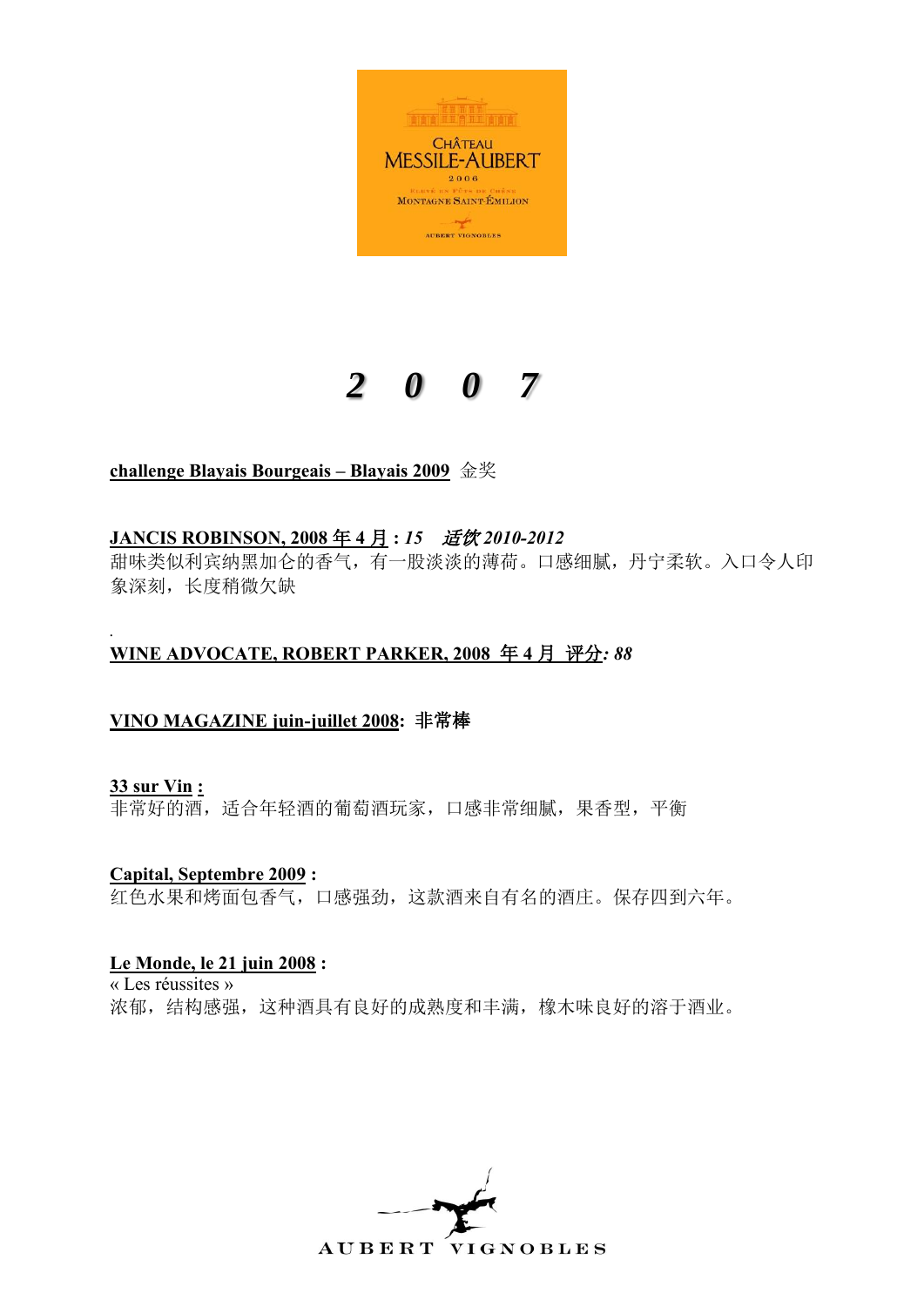

| Wine Advocate #181<br>Feb 2009 | <b>Robert Parker</b> | 88 | Drink: 2009 -<br>2015 |  |
|--------------------------------|----------------------|----|-----------------------|--|
|--------------------------------|----------------------|----|-----------------------|--|

来自圣艾美浓卫星产区的明星之一,2006 年的美思乐.奥贝尔显示一个令人惊讶 浓郁颜色,除了丰富的黑巧克力,黑樱桃水果交织在一起,橡木味,干药草和甜 黑醋栗也散发其中。口感浓郁,易于品鉴,葡萄酒能保存 5-6 年。物超所值。

#### **LA REVUE DU VIN DE FRANCE 2007** 年 **6** 月**: 17,5 /20**

浓郁的香气,成熟的黑色水果和烤橡木气息,口感饱满,酒体丰富,芳香复杂优雅,余 味新鲜绵长。非常和谐。

#### **CONCOURS DES GRANDS VINS DE France –MACON 2008 :** 金奖

#### **33 sur Vin :**

好酒,适合喜欢年轻酒的葡萄酒玩家

#### **Le Libournais :**

来自奥贝尔家族的一款 2006 年美酒, Libourne 的一个酒庄, 梅洛占主导地位, 混酿赤 霞珠和品丽珠。它的颜色是明亮的石榴红色,散发水果,香料,紫罗兰和姜饼气味,口 感有橡木的味道,单宁略显年轻。适合搭配野兔,在两到三年内饮用。

#### **L'Express Hors Série N°1, Réalisé avec La Revue du Vin de France 2007** 年 **6-7** 月 **: 16-17/20**

散发出浓郁的香气,成熟的黑色水果和烤橡木的气息。酒体饱满,余味新鲜持久,提供 了丰富复杂的味道。非常和谐。

#### **Reluxe 2007 :**

有较多的樱桃果香, 香草和香料的味道, 单宁虽然还很青涩 (当然, 刚酿的嘛!), 却是给 人细致精巧的质感. 色泽深紫近乎黑色, 口感丰厚醇美, 余味強劲而悠长, 2006 虽不及 2005 年的雄伟气派, 却別有一股雅致.

#### **The Wine Guide, Second Edition, Andreas Larsson :**

« I also liked » 浓郁的紫色,气味年轻,需要陈年,散发着一些新的橡树,精致的香料,红色水果和淡 淡紫罗兰的气味,口感有一个不错的质感与融化的单宁,余味悠长,优雅的水果味道, 可以饮用,很好的潜力。

#### **Vino Magazine, 2007** 年 **5** 月**: Primeurs 2006 à Bordeaux –** 非常卓越

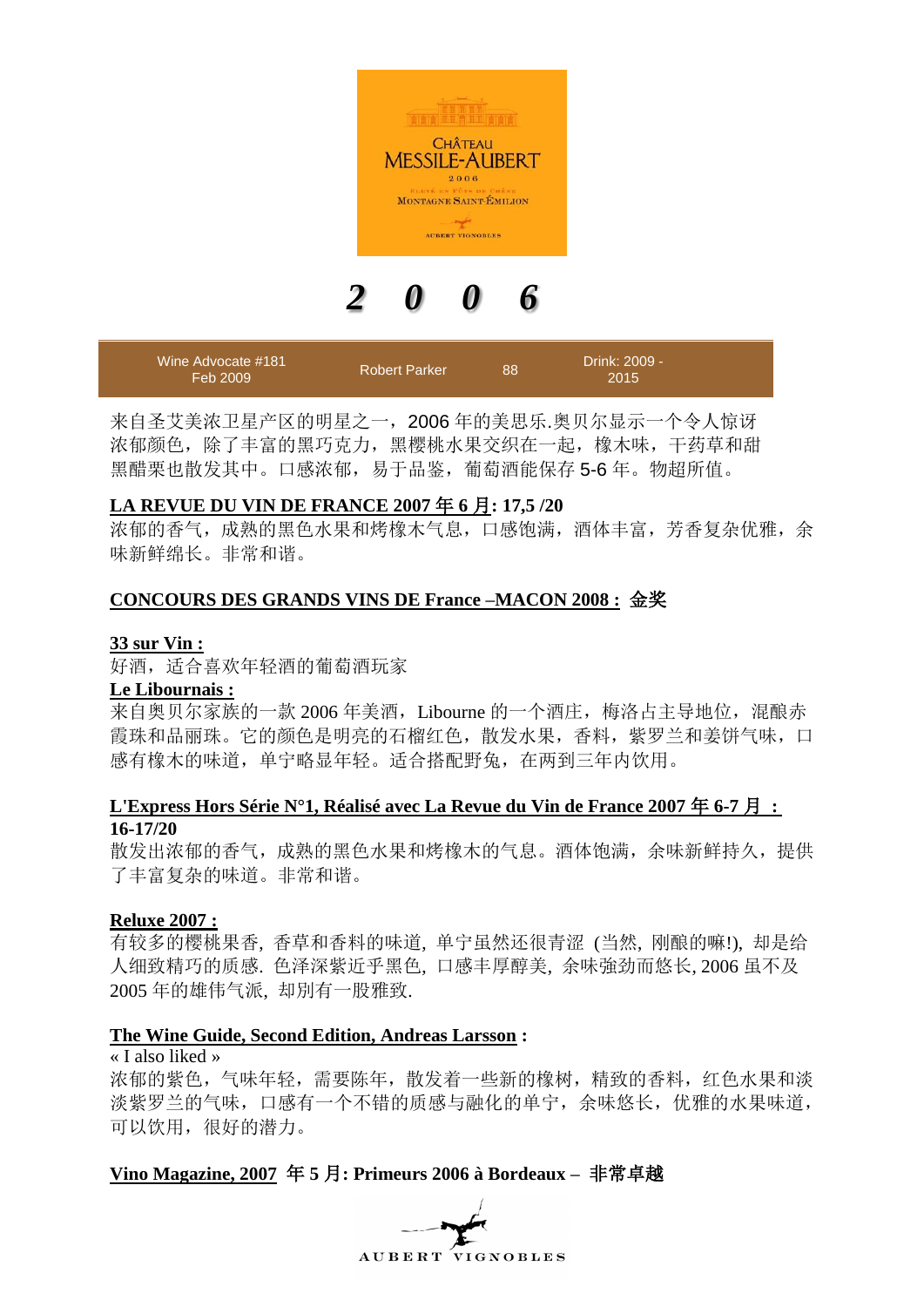

## **The Wine Advocate 2007** 年 **4** 月 **Robert PARKER** 评分 **90** 非常卓越的年份

## **The Wine Advocate 2006** 年 **4** 月 **Robert PARKER** 评分 **88-90+**

结构强劲有力,散发着香草和药草气味,交织在一起的是黑甜樱桃的香气。中等至浓郁, 单宁纯净,余味绵长,保存 12-15 年。

## **The Wine Spectator, James SUCKLING, April 2006** 评分**: 89-91**

### **Concours des Grands vins de France –MACON 2007** 铜奖

### **QUE CHOISIR septembre 2008 Note 13/20 (1er /9)**

明亮的紫罗兰色,香气怡人,橡木香气,口感纯净,余味绵长,种植密度高(每公顷 6500 株)产量受限(每公顷 35 百升),百分之六十梅洛,百分之二十品丽珠,百分之二十 赤霞珠混酿而成,橡木桶陈酿(80%新桶),年产 42000 瓶。

#### **33 sur Vin :**

好酒

### **Vino Magazine, 2006** 年 **6** 月 **:** 非常好

**Vino Veritas, 2006** 年 **5** 月 **: Les meilleurs 2005 par AOC – Messile-Aubert :** 非常好

AUBERT VIGNOBLES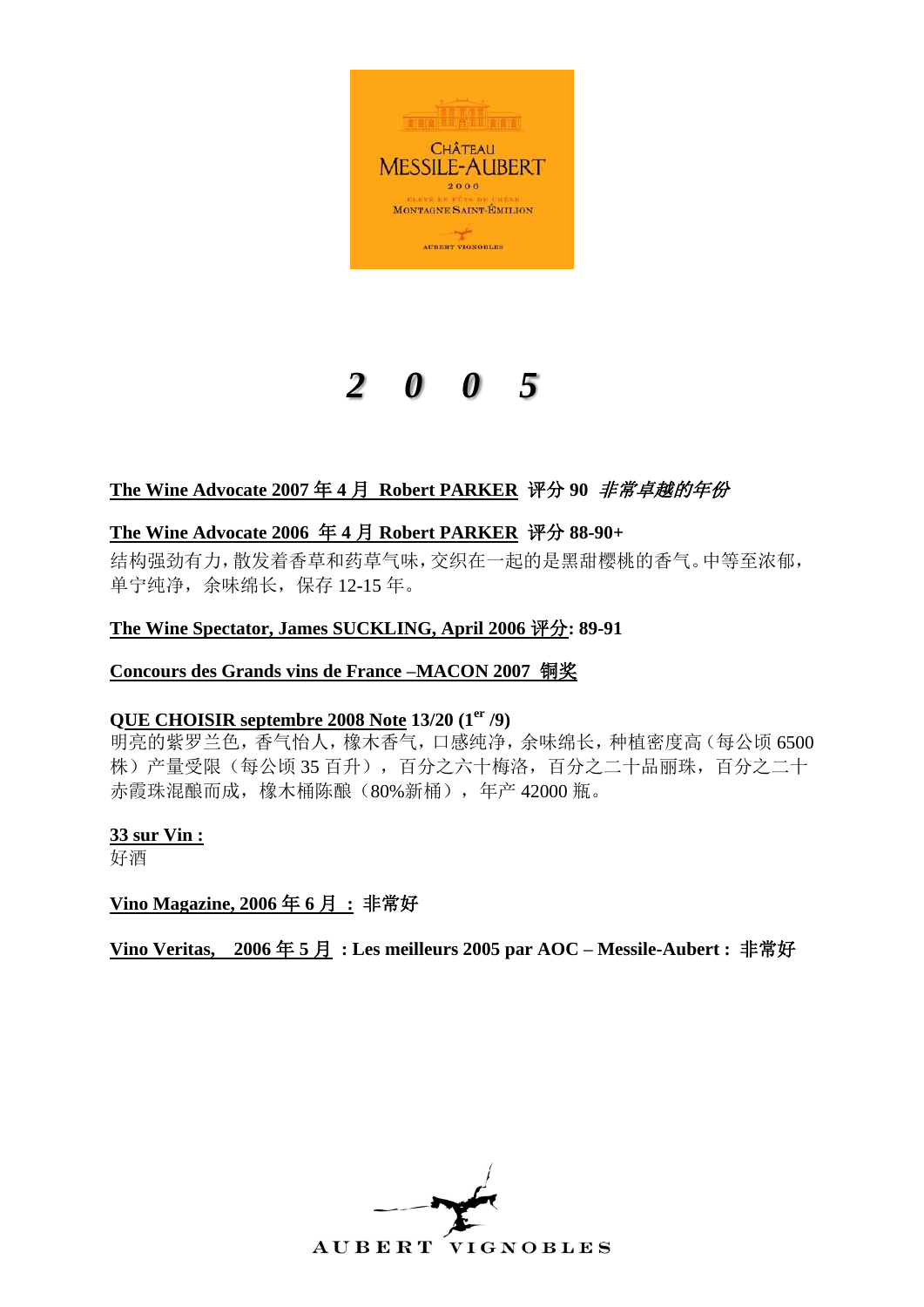

## **VIGNERONS INDEPENDANTS** 金奖

## **LA REVUE DES VINS DE France** 评分 **: 7,5/10**

## **CHALLENGE INTERNATIONAL BLAYAIS BOURGEAIS** 银奖

## **Guide Hachette : Millésime 2004** 金奖

## **Vino Magazine, 2007** 年 **2** 月**:**

香气以红色水果为主,散发着覆盆子,橘子皮的香味,入口复杂,口感新鲜,酒体饱满, 循序渐进的香料味道。收尾绵长和谐,点缀着天鹅绒般的丹宁,令人愉悦的水果味道。

## **Wine Advocate N°171, Robert Parker, 2007** 年 **6** 月**: 87**

适饮 2007-2013。圣艾美浓的知名奥贝尔家族一款时尚的葡萄酒,散发大量的黑樱桃果, 甘草,矿物的香气,深红宝石/紫色色调,充满肉感。中等浓郁,略有辛辣味,在未来 5-6 年适合饮用。

## *2 0 0 3*

**Concours des vignerons indépendants 2005** 金奖

### **Concours de bordeaux 2005** 金奖

### **The Wine Advocate AVRIL 2004 Robert PARKER** 评分**:89**

一个美丽的卫星产区。 美思乐*.*奥贝尔,让 *-* 克洛德·奥贝尔先生拥有,具有圣艾米利 翁细致,表现美味的水果香味。酒体饱满,酸度低,水果芳香和甘油丰富。 内饮用 *7-8* 年。

## **Cercle Rive Droite, 2007** 年 **5** 月 **31** 日 **:**

Résultats de la dégustation Grand Jury Européen Château Messile-Aubert 得分: 85,8 星级 : \*\*\*(\*)

**Concours des grands vins de France de Mâcon 2007** 铜 牌

AUBERT VIGNOBLES